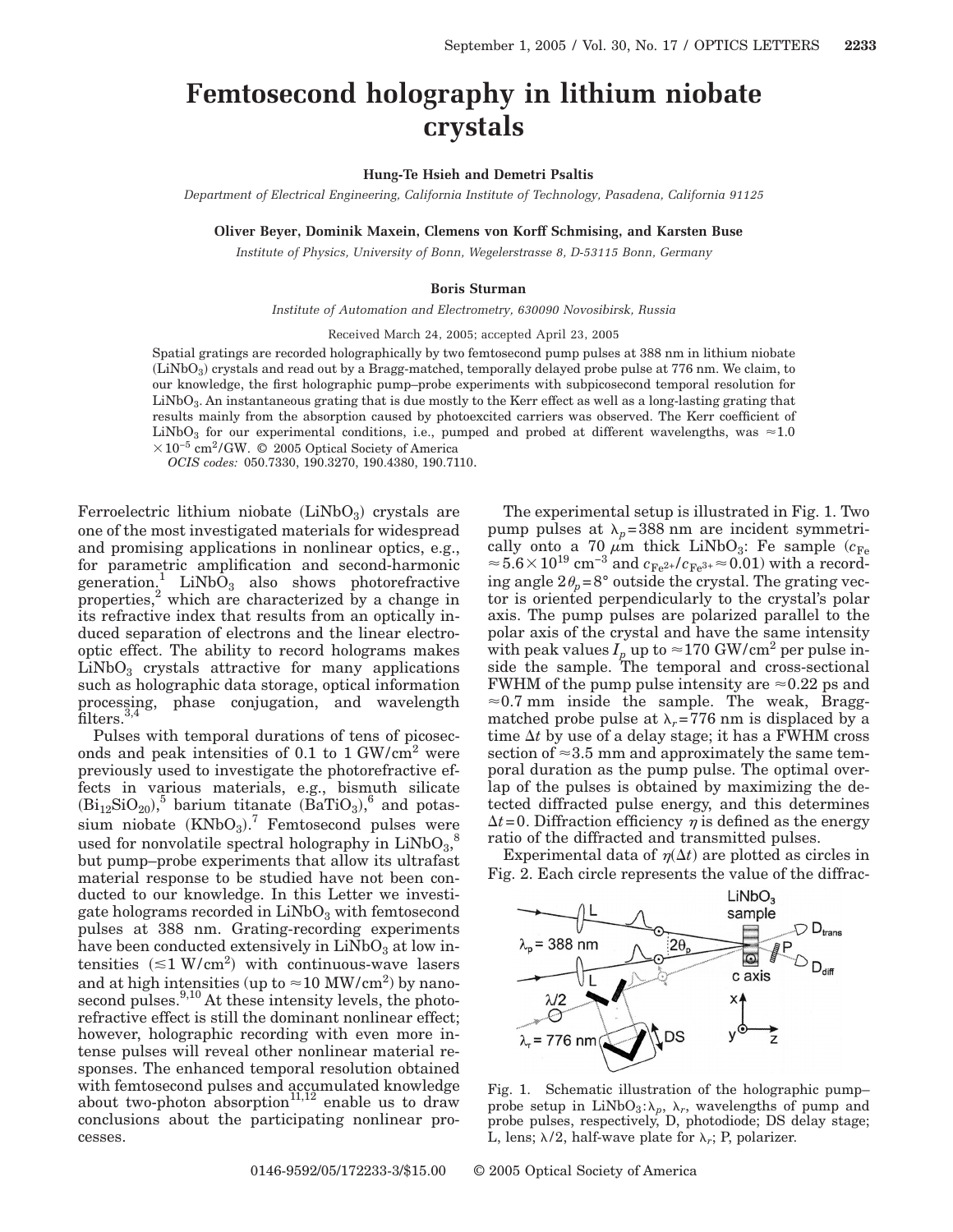

Fig. 2. Diffraction efficiency for  $I_p \approx 23$  GW/cm<sup>2</sup> and for pump and probe pulses polarized parallel to the crystal polar axis in a LiNbO<sub>3</sub>: Fe sample with thickness 70  $\mu$ m. A theoretical fit yields the Kerr coefficient  $n_2 \approx 1.0$  $\times 10^{-5}$  cm<sup>2</sup>/GW for LiNbO<sub>3</sub>. The dotted curve is a guide to the eye.

tion efficiency averaged over 100 single-pulse measurements. After each measurement, uniform illumination is applied to ensure a reproducible starting point for the next measurement. The diffraction efficiency increases rapidly toward a peak value  $\eta_p$ . At  $\Delta t \geq 0.5$  ps,  $\eta$  remains constant at the value  $\eta_c$  for almost 1 ns; for  $\Delta t \gtrsim 1$  ms, no diffracted energy can be detected. For a single pair of recording pulses, the energy absorbed is too little to induce any significant photorefractive grating component under our experimental conditions. Doping of the crystals with various amounts of photorefractive impurities does not change the results. Changing the probe light's polarization to be perpendicular to that of the pump pulses gives qualitatively the same curves, with  $\eta_p$  reduced by a factor of  $\approx$  2.5.

In general, light diffraction can originate from index and absorption gratings. An instantaneous response can be due to either pump-induced changes in the refractive index because of the Kerr effect or twocolor two-photon absorption (involving one pump photon and one probe photon).<sup>11,12</sup> Longer-lasting effects can arise from charge separation and the electro-optic nonlinearity (photorefractive effect) as well as from index and absorption changes at 776 nm attributed to spatial modulation of the concentration of excited carriers.

From previous studies we know that after the pump pulses come through there is a long-lasting absorption that results from charge carriers excited by two-photon pump absorption (involving two pump photons).11 In our experiment, the photorefractive effect is obviously negligible; otherwise a permanent grating would exist. Furthermore, as the measured  $\eta$ is constant on a picosecond-to-nanosecond time scale, there is also no obvious contribution from a free hot carrier grating.

Based on these facts, we modeled the data shown in Fig. 2, where we have taken into account the different diameters of pump and probe pulses and their spatial and temporal Gaussian shapes as well as the highly nonlinear absorption of the pump pulses. For the longer-lasting effects, the value  $\eta_c$  is explained within the experimental accuracies without any fit parameter by an absorption grating resulting from the spatially modulated carriers that we characterized earlier.<sup>11,12</sup> The instantaneous response is the combination of the two-color two-photon absorption and the Kerr effect. The two-color two-photon absorption is known from earlier measurements.<sup>12</sup> With Kerr coefficient  $n_2$  as the only fitting parameter, we end up with  $n_2 \approx 1.0 \times 10^{-5}$  cm<sup>2</sup>/GW, which is close to the documented value for 532 nm (Ref. 13)  $(\approx 0.83$  $\times 10^{-5}$  cm<sup>2</sup>/GW). The index grating from the Kerr effect accounts for  $\sim 80\%$  of  $\eta_p$ , and we attribute the other 20% to two-color two-photon absorption. The strong dependence of  $\eta_p$  on the probe polarization confirms that  $\eta_p$  comes predominantly from the Kerr effect, which is known to be strongly dependent on light polarization, while the absorption changes are more-or-less isotropic.12

The main reason for the attenuation of the pump light is two-photon pump absorption, and the absorption coefficient is  $\beta_p 2I_p$ , with  $\beta_p \approx 3.5$  cm/GW at 388 nm.<sup>11</sup> The values of  $\eta_p$  and  $\eta_c$  are plotted on logarithmic scales as functions of the pump pulse intensity in Fig. 3. The dependence of  $\eta_p(I_p)$  is fitted with the function  $\eta_p(I_p) \propto I_p^b$ , where *b* is a fit parameter. The data show a turning point of the intensity dependence that lies somewhere near  $\beta_p 2I_p d = 1$  (*d* is the crystal thickness), with  $b \approx 1.25$  for  $\beta_p 2I_p d > 1$  and  $b \approx 2.3$  for  $\beta_p 2I_p d < 1$ . Dependence  $\eta_c(I_p)$  is fitted with the same function, and the extracted exponent *b* is  $\approx 2$ .

According to coupled-wave theory of volume grating,<sup>14</sup> diffraction efficiency  $\eta$  depends, for  $\eta \ll 1$ , quadratically on the product of effective grating thickness  $L$  and the grating amplitude,  $\Delta n$  for index gratings and  $\Delta \alpha$  for absorption gratings. This is true



Fig. 3. Summary of measured values of  $\eta_p$  and  $\eta_c$  for different pump intensities  $I_p$  in the 70  $\mu$ m LiNbO<sub>3</sub>: Fe sample. All pulses are polarized along the polar axis of the sample.